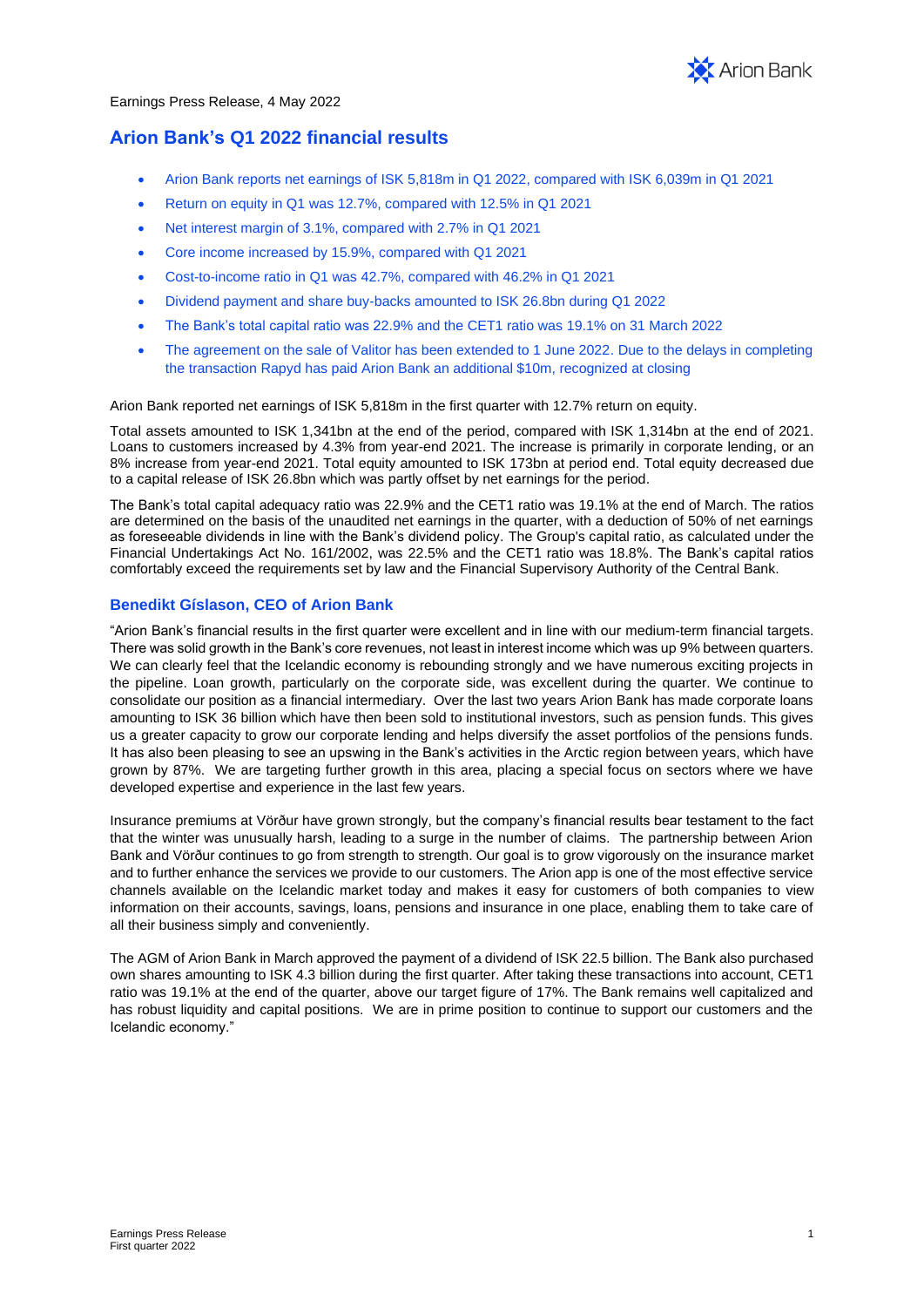### **Income Statement**

| In ISK millions                     | Q1 2022  | Q1 2021  | Λ        | Δ%    |
|-------------------------------------|----------|----------|----------|-------|
| Net interest income                 | 9,528    | 7.342    | 2,186    | 30%   |
| Net commission income               | 3,552    | 3,277    | 275      | 8%    |
| Net insurance income                | 5        | 671      | (666)    |       |
| Net financial income                | 991      | 1,500    | (509)    | (34%) |
| Other operating income              | 438      | 307      | 131      | 43%   |
| <b>Operating income</b>             | 14,514   | 13,097   | 1,417    | 11%   |
| Salaries and related expenses       | (3,540)  | (3,271)  | (269)    | 8%    |
| Other operating expenses            | (2,661)  | (2, 777) | 116      | (4%)  |
| <b>Operating expenses</b>           | (6, 201) | (6,048)  | (153)    | 3%    |
| Bank levy                           | (393)    | (330)    | (63)     | 19%   |
| Net impairment                      | (495)    | 1,080    | (1, 575) |       |
| Net earnings before income tax      | 7,425    | 7,799    | (374)    | (5%)  |
| Income tax expense                  | (1,703)  | (1,866)  | 163      | (9%)  |
| Net earnings from cont. operations  | 5,722    | 5,933    | (211)    | (4%)  |
| Discontinued operations, net of tax | 96       | 106      | (10)     | (9%)  |
| Net earnings                        | 5,818    | 6,039    | (221)    | (4%)  |
| <b>KFI's</b>                        |          |          |          |       |
| Return on equity (ROE)              | 12.7%    | 12.5%    |          |       |
| Return on total assets (ROA)        | 1.8%     | 2.1%     |          |       |
| Earnings per share (in ISK)         | 3.67     | 3.61     |          |       |
| Cost to income ratio (C/I)          | 42.7%    | 46.2%    |          |       |
| Net interest margin (NIM)           | 3.1%     | 2.7%     |          |       |
| Operating income / REA              | 6.9%     | 7.0%     |          |       |

*Net interest income* increased by 30%, compared with the first quarter of 2021. The net interest margin (NIM) as a percentage of average interest-bearing assets was 3.1% during the quarter, compared with 2.7% for the first quarter of 2021. Interest-bearing assets increased by ISK 130bn or 12% compared with the first quarter of 2021, mainly loans to customers, and interest-bearing liabilities increased by ISK 150bn or 16% for the same period.

*Net commission income* increased by 8.4%, compared with the first quarter of 2021. Income from asset management increased by 21% from the first quarter of 2021 through higher AuM and increasing flows into equity funds. Income from lending, capital markets transactions and corporate finance was also strong during the quarter.

Insurance premiums earned at the insurance company Vördur have been increasing, but volatility in *net insurance income* is mainly due to seasonal fluctuations in the claim rate. Insurance premiums for own account increased by 10% from the same period in the previous year, whereas claims for own account increased by 40%, mostly due to unusually bad weather and increased travel in the quarter. The combined ratio for the first quarter of 2022 was 115.3%, compared with 98.4% for the same period in 2021.

*Net financial income* was acceptable in the first quarter following a difficult start to the year. Financial income was ISK 991m, of which 34% was from Vördur. Equity holdings performed relatively well during the quarter despite volatile market conditions and thanks to effective management.

*Operating expenses* increased by 3% in the first quarter, compared with the first quarter of 2021. At the end of March the number of full-time equivalent positions (FTEs) was 753, a 2.5% decrease from the same period last year. Other operating expenses decreased compared with the same period in 2021, mainly IT and housing costs. Salary expenses increased, compared with the first quarter of 2021, mainly due to the insourcing of IT operations. The average salary increase per employee was considerably less than the increase in the salary index.

*Net impairment* was ISK 495m in the first quarter of 2022, mainly due to changes in scenario weight due to the uncertainty in Ukraine and the economic environment. Impairments are in line with through the cycle expectations, calculated at 21bps of the loan book on an annualized basis.

*Income tax*, as reported in the financial statements, comprises 20% income tax on earnings and a special 6% financial tax on the earnings of financial undertakings of more than ISK 1bn. The effective income tax rate was 22.9% for the quarter. In general, the combination of income is the main driver behind the fluctuation in the effective tax rate.

*Discontinued operations held for sale* comprise the operating results of the subsidiary Valitor hf. and valuation changes of the underlying assets of the subsidiaries Stakksberg ehf. and Sólbjarg ehf. The impact of HFS assets was positive in the quarter, mainly due to the positive effect from operations at Valitor. Valitor reported net earnings of ISK 59m in the first quarter of 2022, whereas Valitor's positive contribution to the Group, after taking into account the Group's eliminations, was ISK 296m.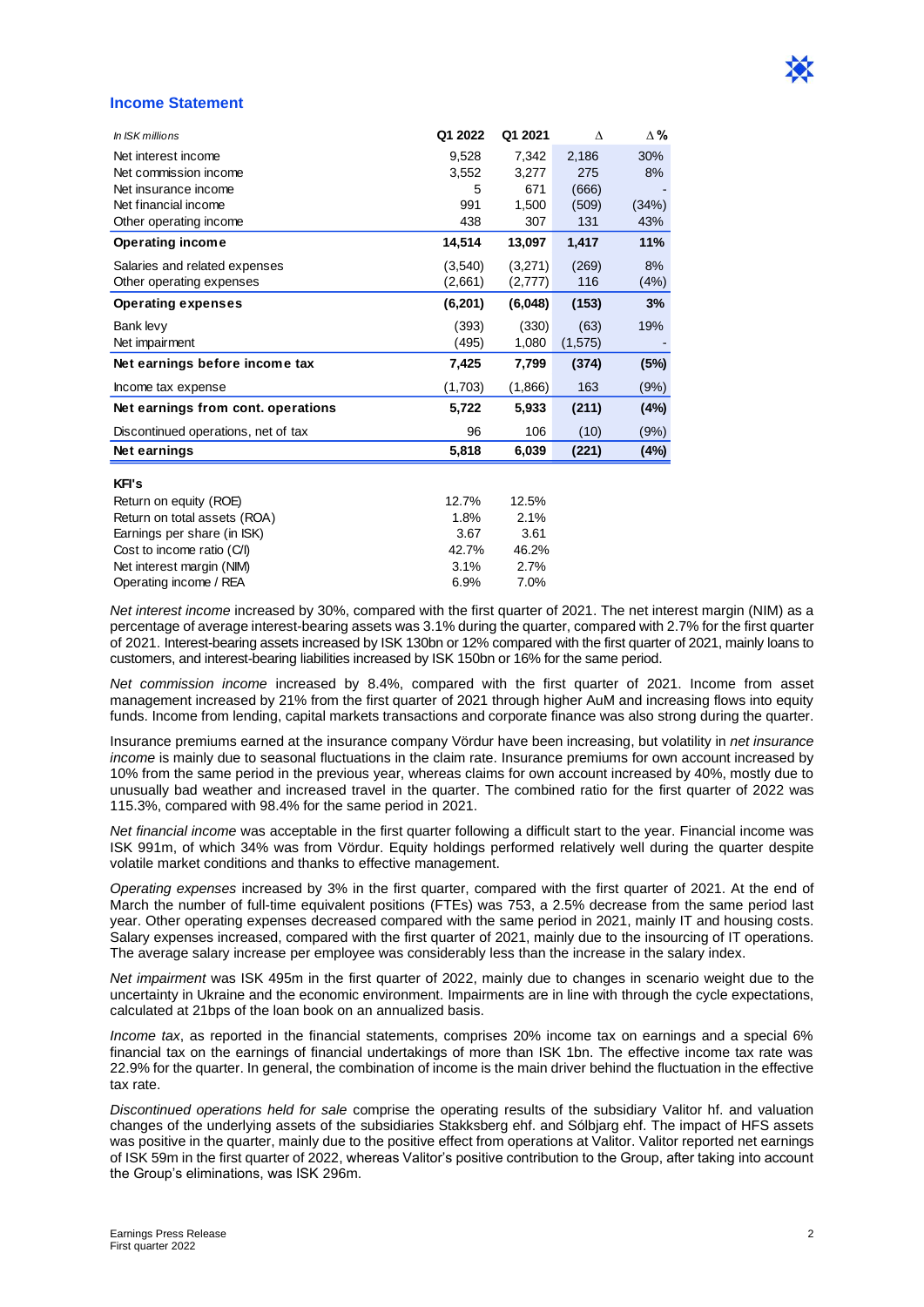

### **Balance sheet**

The balance sheet increased by 2.1% from year-end 2021. The liquidity position remains very strong despite ISK 26.8bn capital distribution through dividends and buy-backs of own shares during the quarter.

| In ISK millions                | 31.03.2022 | 31.12.2021 | Λ         | $\Delta$ % |
|--------------------------------|------------|------------|-----------|------------|
| Cash & balances with CB        | 64.395     | 69,057     | (4,662)   | (7%)       |
| Loans to credit institutions   | 35.868     | 30.272     | 5.596     | 18%        |
| Loans to customers             | 976.383    | 936.237    | 40.146    | 4%         |
| <b>Financial instruments</b>   | 185,679    | 225,657    | (39, 978) | (18%)      |
| Intangible assets              | 9.239      | 9.463      | (224)     | (2%)       |
| Assets and disposal groups HFS | 14.706     | 16.047     | (1, 341)  | (8%)       |
| Other assets                   | 54,745     | 27,131     | 27,614    | 102%       |
| <b>Total assets</b>            | 1.341.015  | 1.313.864  | 27,151    | 2%         |
| <b>KFI's</b>                   |            |            |           |            |
| REA / Total assets             | 64.9%      | 61.9%      |           |            |
| Share of stage 3 loans, gross  | 1.6%       | 1.9%       |           |            |

#### *Assets*

*Loans to customers* increased by 4.3% from the end of 2021, with loans to corporates increasing by 8%, whereas loans to individuals increased by 1%. The medium-term growth outlook going forward is expected to be more balanced between corporates and individuals, while this will fluctuate between quarters. There is a strong pipeline, especially on the corporate side in origination and syndications. Sales of loans are progressing well as the Bank follows the strategy of increasing capital velocity. Over the last two years the Bank has sold corporate loans for ISK 36bn and further syndication is in process.

The Bank's liquidity position is very strong with the total LCR ratio at 195% and the ISK LCR ratio at 115%. This is reflected in the strong position in *Cash and balances with Central Bank*, *Loans to credit institutions* and *Financial assets*, including bonds and debt instruments.

*Assets and disposal groups held for sale* comprise the subsidiaries Valitor ehf., Stakksberg ehf. and Sólbjarg ehf. The impact of HFS assets was positive in the first quarter of 2022, mainly due to the positive effect from operations at Valitor. On 1 July 2021 Arion Bank and Rapyd entered into a definitive agreement regarding the sale of Valitor hf. The transaction is subject to regulatory approval and the parties had agreed on a deadline for obtaining this approval of 1 May 2022. Should the sale not be finalized due to the failure to obtain regulatory approval, the risk shall be borne by the buyer, a condition valid for two years. As conditions in the agreement to acquire Valitor have not yet been met, the parties have agreed to extend the agreement until 1 June 2022. According to the original agreement the purchase price to be paid by Rapyd for Valitor is USD 100m. Due to the delays in completing the transaction Rapyd has paid Arion Bank an additional USD 10m. Additionally, Rapyd will pay Arion Bank 10% annualized interest on the original purchase price from 1 April 2022 and until closing. The estimated profit on the sale, minus costs, increases accordingly and is estimated at ISK 5 billion at the exchange rate at the end of March 2022. The sale agreement for Valitor hf. does not affect the Consolidated Financial Statements for the period, in accordance with IFRS.

#### *Liabilities and equity*

| In ISK millions                              | 31.03.2022 | 31.12.2021 | Λ         | Δ%       |
|----------------------------------------------|------------|------------|-----------|----------|
| Due to credit institutions & CB              | 4.270      | 5,000      | (730)     | (15%)    |
| Deposits from customers                      | 679.925    | 655.476    | 24.449    | 4%       |
| Other liabilities                            | 64,985     | 50,131     | 14.854    | 30%      |
| <b>Borrowings</b>                            | 370,026    | 356,637    | 13,389    | 4%       |
| Subordinated liabilities                     | 33,674     | 35,088     | (1, 414)  | (4%)     |
| Liabilities associated w/disposal groups HFS | 15,122     | 16,934     | (1, 812)  | (11%)    |
| <b>Total liabilities</b>                     | 1,168,002  | 1,119,266  | 48,736    | 4%       |
| Shareholders equity                          | 172,333    | 193,925    | (21, 592) | $(11\%)$ |
| Non-controlling interest                     | 680        | 673        |           | 1%       |
| <b>Total equity</b>                          | 173,013    | 194,598    | (21, 585) | (11%)    |
| <b>Total liabilities and equity</b>          | 1,341,015  | 1,313,864  | 27,151    | 2%       |
| <b>KFI's</b>                                 |            |            |           |          |
| Loans to Deposits ratio                      | 143.6%     | 142.8%     |           |          |
| CET1 ratio                                   | 19.1%      | 19.6%      |           |          |
| Capital adequacy ratio                       | 22.9%      | 23.8%      |           |          |